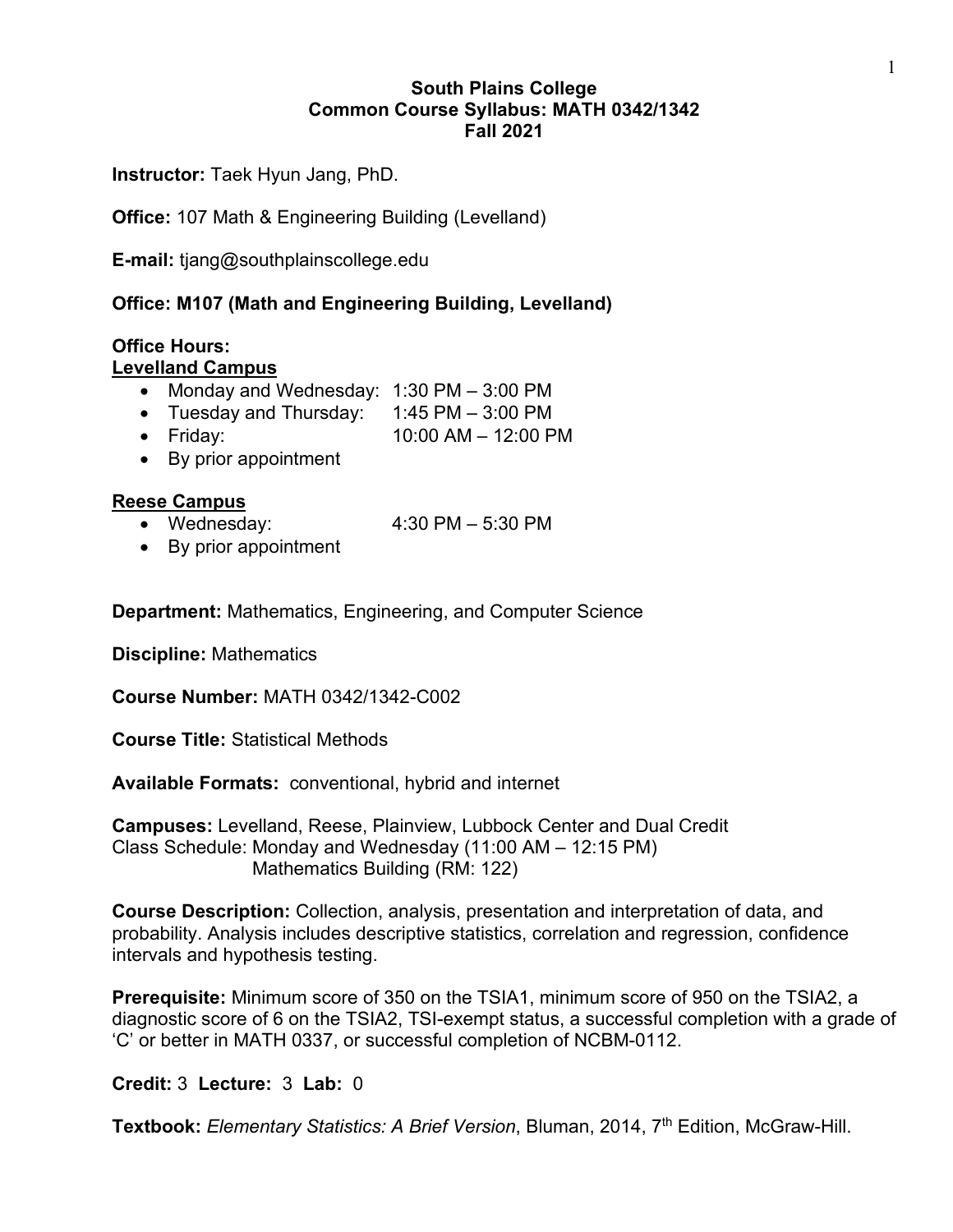**Supplies:** Please see the instructor's course information sheet for specific supplies.

**This course partially satisfies a Core Curriculum Requirement**: Mathematics Foundational Component Area (020)

#### **Core Curriculum Objectives addressed:**

- **Communications skills**—to include effective written, oral and visual communication
- **Critical thinking skills**—to include creative thinking, innovation, inquiry, and analysis, evaluation and synthesis of information
- **Empirical and quantitative competency skills**—to manipulate and analyze numerical data or observable facts resulting in informed conclusions

**Student Learning Outcomes:** Upon completion of this course and receiving a passing grade, the student will be able to:

- 1. Explain the use of data collection and statistics as tools to reach reasonable conclusions.
- 2. Recognize, examine and interpret the basic principles of describing and presenting data.
- 3. Compute and interpret empirical and theoretical probabilities using the rules of probabilities and combinatorics.
- 4. Explain the role of probability in statistics.
- 5. Examine, analyze and compare various sampling distributions for both discrete and continuous random variables.
- 6. Describe and compute confidence intervals.
- 7. Solve linear regression and correlation problems.
- 8. Perform hypothesis testing using statistical methods.

**Student Learning Outcomes Assessment:** A pre- and post-test questions will be used to determine the extent of improvement that the students have gained during the semester

**Course Evaluation:** There will be departmental final exam questions given by all instructors. **Assessment Grading Scale**

| In-class Assignment (Quiz & Lab): 10% | $90 - 100$ |  |  |
|---------------------------------------|------------|--|--|
| Homework: 10%                         | $80 - 89$  |  |  |
| Exams $(3)$ : 20% each (total of 60%) | $70 - 79$  |  |  |
| Final Exam: 20%                       | 60 – 69    |  |  |
|                                       | Below 60   |  |  |
|                                       |            |  |  |

# **Tentative Exam and Final Schedule:**

**Attendance/Student Engagement Policy:** Attendance and engagement are the most critical activities for success in this course. The instructor maintains records of the student's attendance and submission of assignments throughout the semester. The student is expected to attend at least eighty percent (80%) of the **total** class meetings **and** submit at least eighty percent (80%) of the **total** class assignments to have the best chance of success. If the student fails to meet these minimum requirements, the instructor may remove the student from the class with an X, upon their discretion, to help the student from harming their GPA. If the student can not receive an X, the instructor will assign an F.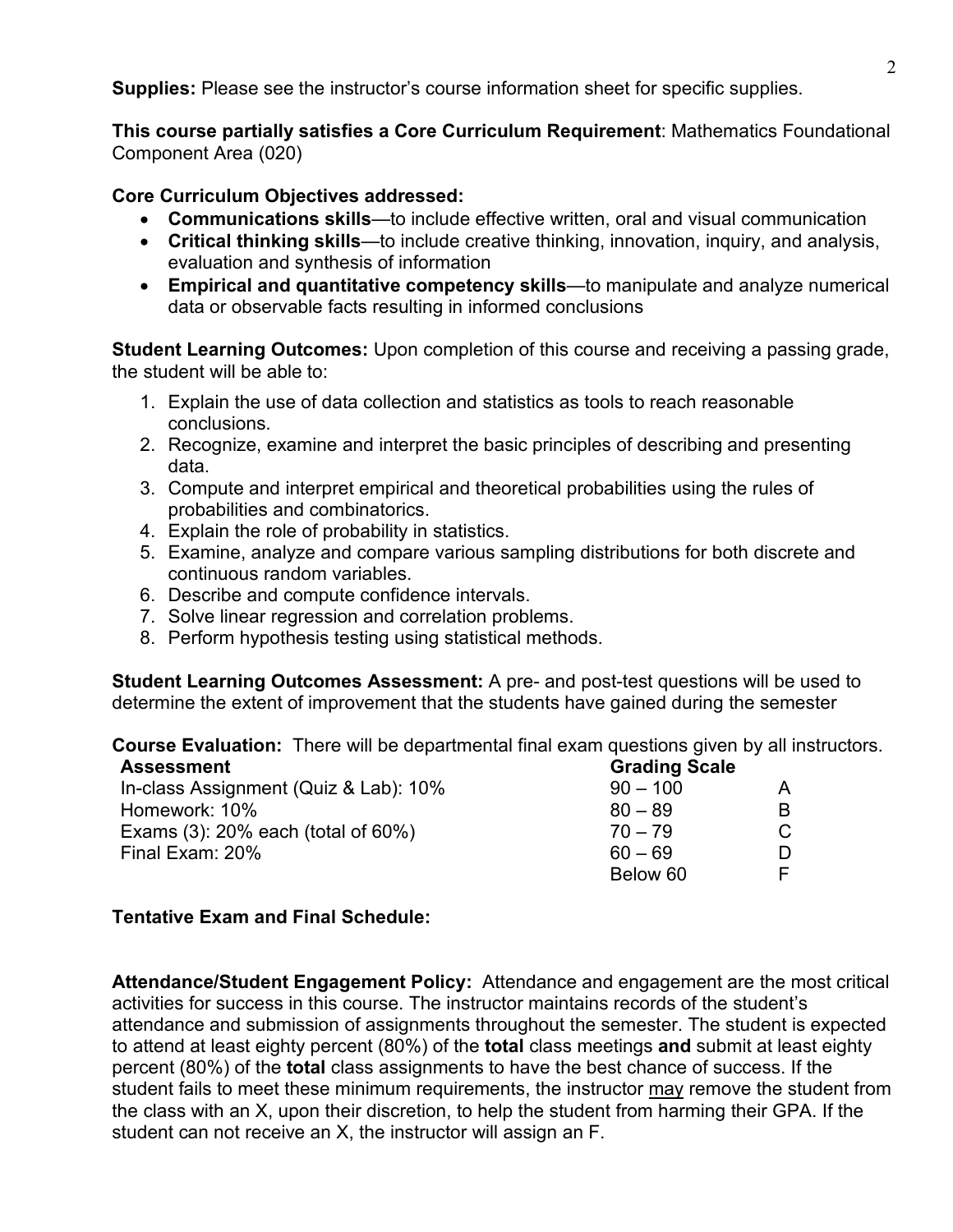Plagiarism violations include, but are not limited to, the following:

- 1. Turning in a paper that has been purchased, borrowed, or downloaded from another student, an online term paper site, or a mail order term paper mill;
- 2. Cutting and pasting together information from books, articles, other papers, or online sites without providing proper documentation;
- 3. Using direct quotations (three or more words) from a source without showing them to be direct quotations and citing them; or
- 4. Missing in-text citations.

Cheating violations include, but are not limited to, the following:

- 1. Obtaining an examination by stealing or collusion;
- 2. Discovering the content of an examination before it is given;
- 3. Using an unauthorized source of information (notes, textbook, text messaging, internet, apps) during an examination, quiz, or homework assignment;
- 4. Entering an office or building to obtain an unfair advantage;
- 5. Taking an examination for another;
- 6. Altering grade records;
- 7. Copying another's work during an examination or on a homework assignment;
- 8. Rewriting another student's work in Peer Editing so that the writing is no longer the original student's;
- 9. Taking pictures of a test, test answers, or someone else's paper.

**COVID Syllabus Statement:** It is the policy of South Plains College that as a condition of oncampus enrollment, all students are required to engage in safe behaviors to avoid the spread of COVID-19 in the SPC community. There will be no requirement for face coverings at any location on any South Plains College campus or classroom. Faculty, staff, or students may continue to wear a mask voluntarily, but there will be no requirements for face coverings in any circumstance. Students who believe they have been exposed or may be COVID-19 positive, must contact Health Services, DeEtte Edens, BSN, RN at (806) 716-2376 or [dedens@southplainscollege.edu.](mailto:dedens@southplainscollege.edu)

**Student Code of Conduct Policy:** Any successful learning experience requires mutual respect on the part of the student and the instructor. Neither instructor nor student should be subject to others' behavior that is rude, disruptive, intimidating, aggressive, or demeaning**.**  Student conduct that disrupts the learning process or is deemed disrespectful or threatening shall not be tolerated and may lead to disciplinary action and/or removal from class.

**Diversity Statement:** In this class, the teacher will establish and support an environment that values and nurtures individual and group differences and encourages engagement and interaction. Understanding and respecting multiple experiences and perspectives will serve to challenge and stimulate all of us to learn about others, about the larger world and about ourselves. By promoting diversity and intellectual exchange, we will not only mirror society as it is, but also model society as it should and can be.

**Disability Statement:** Students with disabilities, including but not limited to physical, psychiatric, or learning disabilities, who wish to request accommodations in this class should notify the Disability Services Office early in the semester so that the appropriate arrangements may be made. In accordance with federal law, a student requesting accommodations must provide acceptable documentation of his/her disability to the Disability Services Office. For more information, call or visit the Disability Services Office at Levelland (Student Health &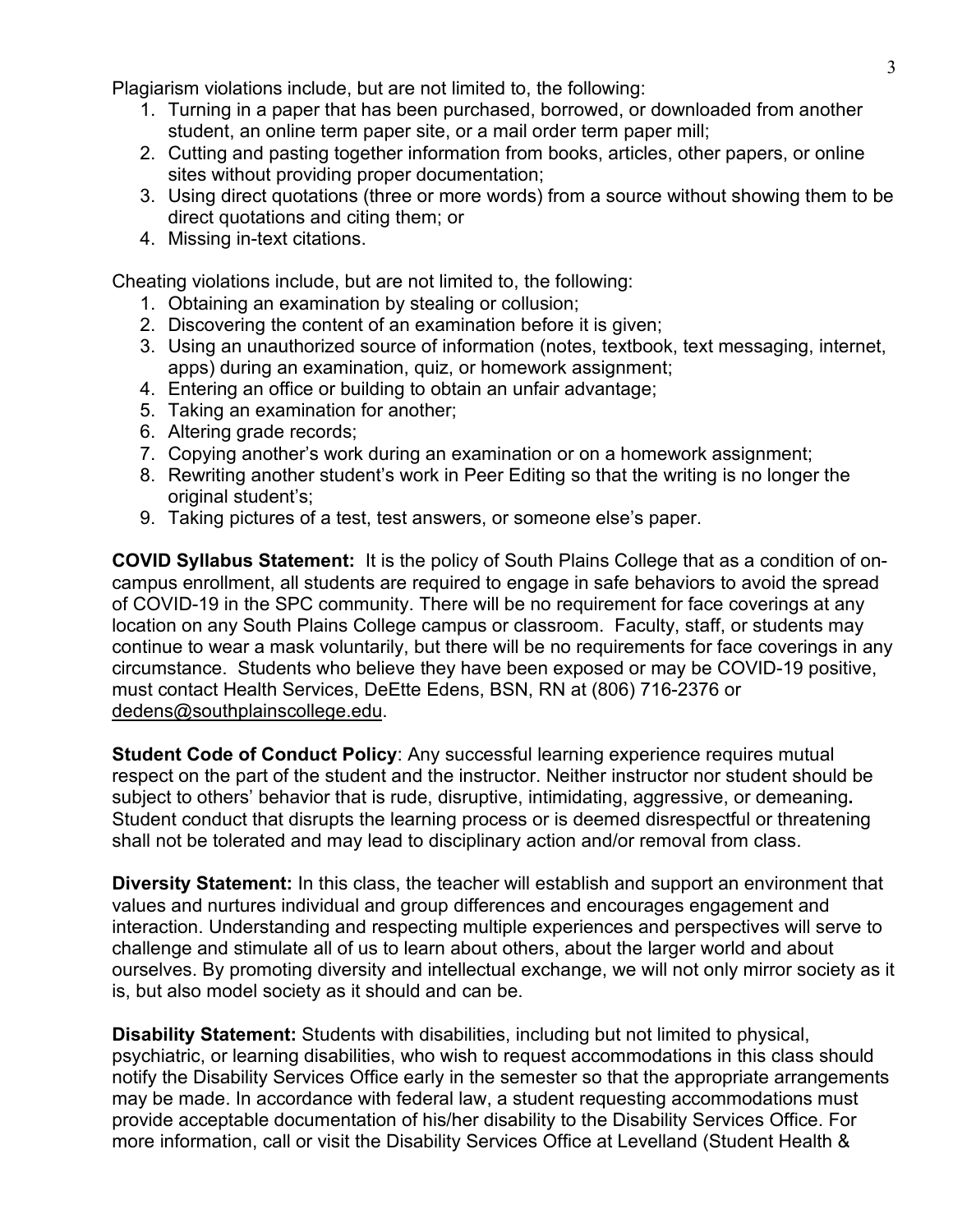Wellness Office) 806-716-2577, Reese Center (Building 8) 806-716-4675, or Plainview Center (Main Office) 806-716-4302 or 806-296-9611.

**Nondiscrimination Policy:** South Plains College does not discriminate on the basis of race, color, national origin, sex, disability or age in its programs and activities. The following person has been designated to handle inquiries regarding the non-discrimination policies: Vice President for Student Affairs, South Plains College, 1401 College Avenue, Box 5, Levelland, TX 79336. Phone number 806-716-2360.

**Title IX Pregnancy Accommodations Statement:** If you are pregnant, or have given birth within six months, Under Title IX you have a right to reasonable accommodations to help continue your education. To [activate](http://www.southplainscollege.edu/employees/manualshandbooks/facultyhandbook/sec4.php) accommodations you must submit a Title IX pregnancy accommodations request, along with specific medical documentation, to the Director of Health and Wellness. Once approved, notification will be sent to the student and instructors. It is the student's responsibility to work with the instructor to arrange accommodations. Contact the Director of Health and Wellness at 806-716-2362 or [email](http://www.southplainscollege.edu/employees/manualshandbooks/facultyhandbook/sec4.php) [rcanon@southplainscollege.edu](mailto:rcanon@southplainscollege.edu) for assistance.

**Campus Concealed Carry**: Texas Senate Bill - 11 (Government Code 411.2031, et al.) authorizes the carrying of a concealed handgun in South Plains College buildings only by persons who have been issued and are in possession of a Texas License to Carry a Handgun. Qualified law enforcement officers or those who are otherwise authorized to carry a concealed handgun in the State of Texas are also permitted to do so. Pursuant to Penal Code (PC) 46.035 and South Plains College policy, license holders may not carry a concealed handgun in restricted locations. For a list of locations and Frequently Asked Questions, please refer to the Campus Carry page at: <http://www.southplainscollege.edu/campuscarry.php> Pursuant to PC 46.035, the open carrying of handguns is prohibited on all South Plains College campuses. Report violations to the College Police Department at 806-716-2396 or 9- 1-1.

**SPC Bookstore Price Match Guarantee Policy:** If you find a lower price on a textbook, the South Plains College bookstore will match that price. The difference will be given to the student on a bookstore gift certificate! The gift certificate can be spent on anything in the store.

If students have already purchased textbooks and then find a better price later, the South Plains College bookstore will price match through the first week of the semester. The student must have a copy of the receipt and the book has to be in stock at the competition at the time of the price match.

The South Plains College bookstore will happily price match BN.com & books on Amazon noted as *ships from and sold by Amazon.com*. Online marketplaces such as *Other Sellers* on Amazon, Amazon's Warehouse Deals, *fulfilled by* Amazon, BN.com Marketplace, and peer-topeer pricing are not eligible. They will price match the exact textbook, in the same edition and format, including all accompanying materials, like workbooks and CDs.

A textbook is only eligible for price match if it is in stock on a competitor's website at time of the price match request. Additional membership discounts and offers cannot be applied to the student's refund.

Price matching is only available on in-store purchases. Digital books, access codes sold via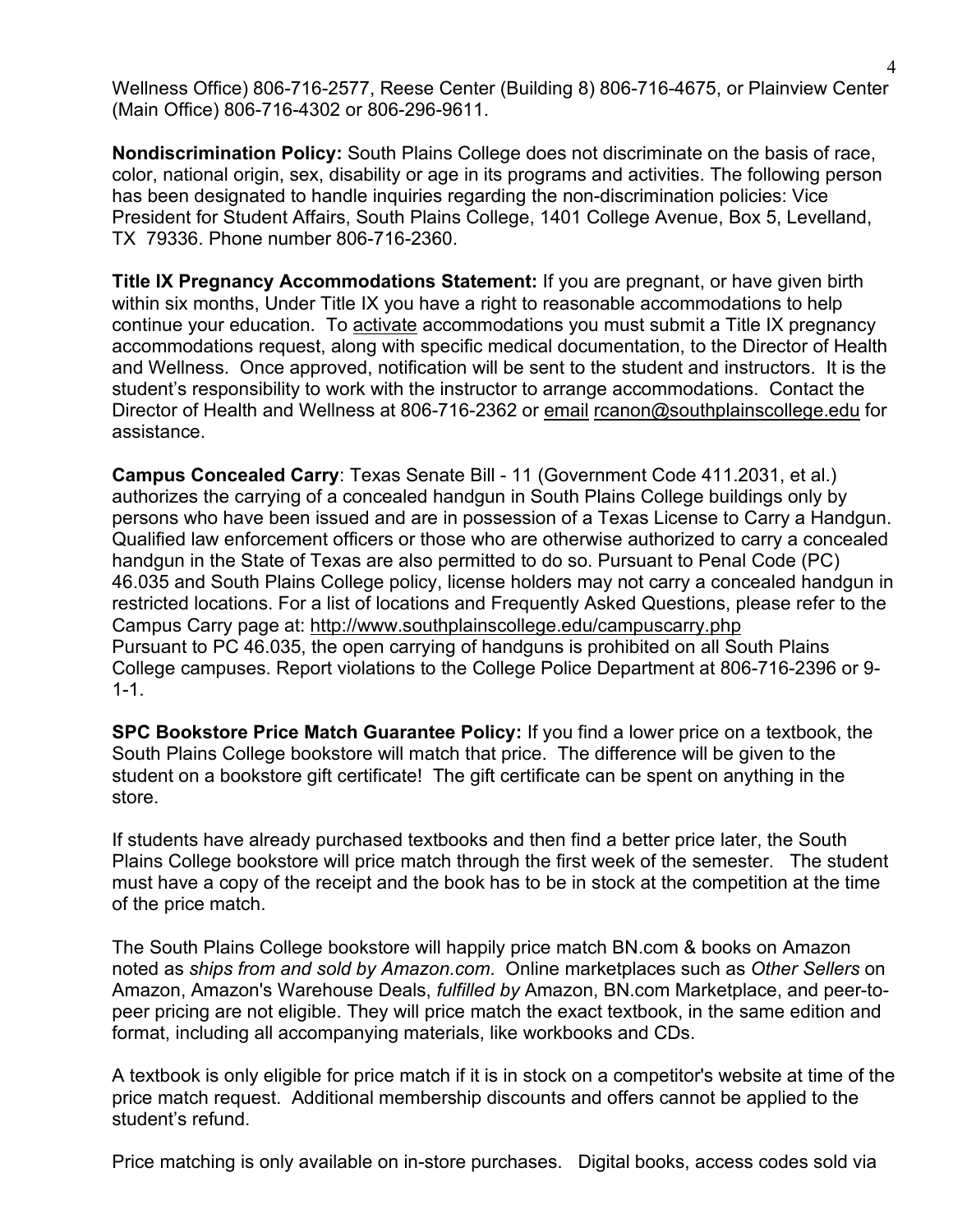publisher sites, rentals and special orders are not eligible. Only one price match per title per customer is allowed.

Note: The instructor reserves the right to modify the course syllabus and policies, as well as notify students of any changes, at any point during the semester.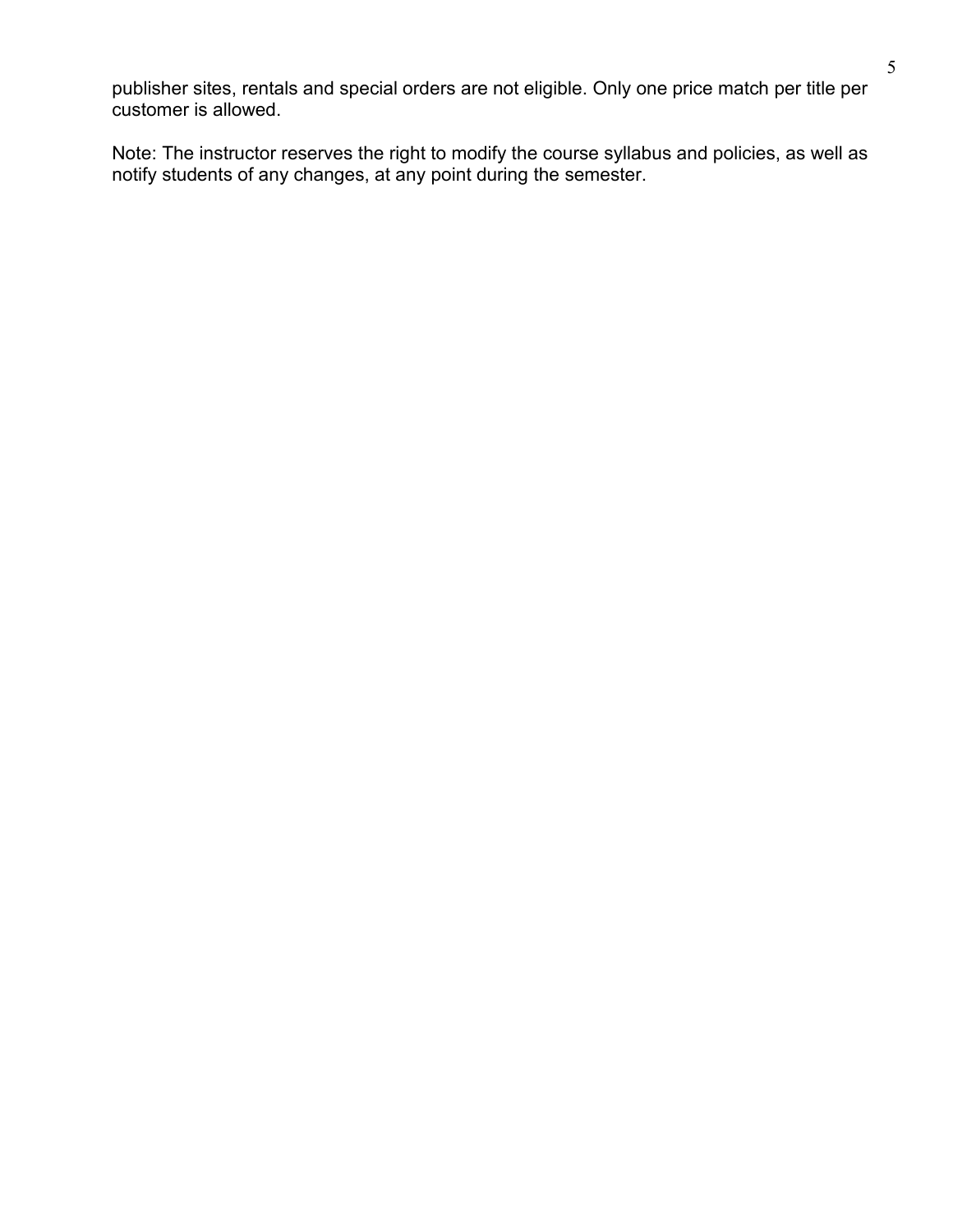# **MATH 0342/1342-C002: Statistical Methods Tentative Class Schedule**

| <b>Week</b>    | <b>Date</b>       | <b>Topic</b>                                                                                                  | Chapter         |
|----------------|-------------------|---------------------------------------------------------------------------------------------------------------|-----------------|
| $\mathbf 1$    | Aug 30            | Introduction, Misc.                                                                                           | Ch <sub>1</sub> |
|                |                   | Chapter 1 – The Nature of Probability and Statistics (Definitions)                                            |                 |
|                |                   | 2.1 Organizing Data - (Frequency Distributions/Tables)                                                        | Ch <sub>2</sub> |
| $\overline{2}$ | Sep 06            | No Class (Labor Day Holiday)                                                                                  |                 |
|                |                   | 2.2 Histograms, Frequency Polygons, & Ogives                                                                  |                 |
|                | Sep 08            | 2.3 Other Types of Graphs - Bar Graphs, Pareto Charts, Time Series Graphs,                                    |                 |
|                |                   | Pie Graphs, Dotplot, and Stem & Leaf Plots                                                                    |                 |
| 3              | Sep 13            | 3.1 Measures of Central Tendency                                                                              | Ch <sub>3</sub> |
|                |                   | 3.2 Measures of Variation                                                                                     |                 |
|                | Sep 20            | 3.3 Measures of Position                                                                                      |                 |
| 4              |                   | 3.4 Exploratory Data Analysis                                                                                 |                 |
|                |                   | 2.4 Paired Data & Scatter Plots                                                                               | Ch 10           |
|                |                   | 10.2 Regression                                                                                               |                 |
| 5              | Sep 27            | Exam 1 (Ch 1, 2, 3, & 10)                                                                                     |                 |
|                |                   | 4.1 Sample Spaces & Probability                                                                               | Ch <sub>4</sub> |
|                |                   | 4.2 Addition Rules for Probability                                                                            |                 |
| 6              | Oct 04            | 4.3 Multiplication Rules & Conditional Probability                                                            |                 |
|                |                   | 4.4 Counting Rules                                                                                            |                 |
|                |                   | 4.5 Probability & Counting Rules                                                                              |                 |
| $\overline{7}$ | Oct 11            | 5.1 Probability Distributions                                                                                 | Ch <sub>5</sub> |
|                |                   | 5.2 Mean, Variance, Standard Deviation, & Expectation                                                         |                 |
|                |                   | 5.2 Expectation (Expected Value) contd.                                                                       |                 |
|                |                   | 5.3 Binomial Distribution                                                                                     |                 |
|                |                   | 5.4 Other Types of Distributions - Multinomial, Poisson,                                                      |                 |
|                |                   | Hypergeometric, & Geometric (Optional)                                                                        |                 |
| 8              | Oct 18            | 6.1 Normal Distributions                                                                                      | Ch <sub>6</sub> |
|                |                   | 6.2 Applications of Normal Distributions                                                                      |                 |
|                |                   | 6.3 Central Limit Theorem                                                                                     |                 |
|                |                   | 6.4 Normal Approximation to the Binomial Distribution *                                                       |                 |
| 9              | <b>Oct 25</b>     | Exam 2 (Ch 4, 5 & 6)                                                                                          |                 |
|                |                   | 7.1 Confidence Intervals for the Mean when sigma is Known (z-test)                                            | Ch <sub>7</sub> |
|                |                   | 7.2 Confidence Intervals for the Mean when sigma is Unknown (t-test)                                          |                 |
| 10             | Nov <sub>01</sub> | 7.3 Confidence Intervals & Sample Size for Proportions                                                        |                 |
|                |                   | 7.4 Confidence Intervals for Variances & Standard Deviations                                                  |                 |
|                |                   | 8.1 Steps in Hypothesis Testing - Traditional Method                                                          | Ch <sub>8</sub> |
|                |                   | 8.2 z - Test for a Mean                                                                                       |                 |
| 11             | Nov <sub>08</sub> | 8.3 t-Test for a Mean                                                                                         |                 |
|                |                   | 8.4 z - Test for Proportion                                                                                   |                 |
|                |                   | 8.5 Chi-Square Tests for a Variance & Standard Deviation *<br>8.6 Confidence Intervals & Hypothesis Testing * |                 |
|                |                   |                                                                                                               | Ch <sub>9</sub> |
| 12             | <b>Nov 15</b>     | 9.1 Testing the Difference Between Two Means - Using the z-Test                                               |                 |